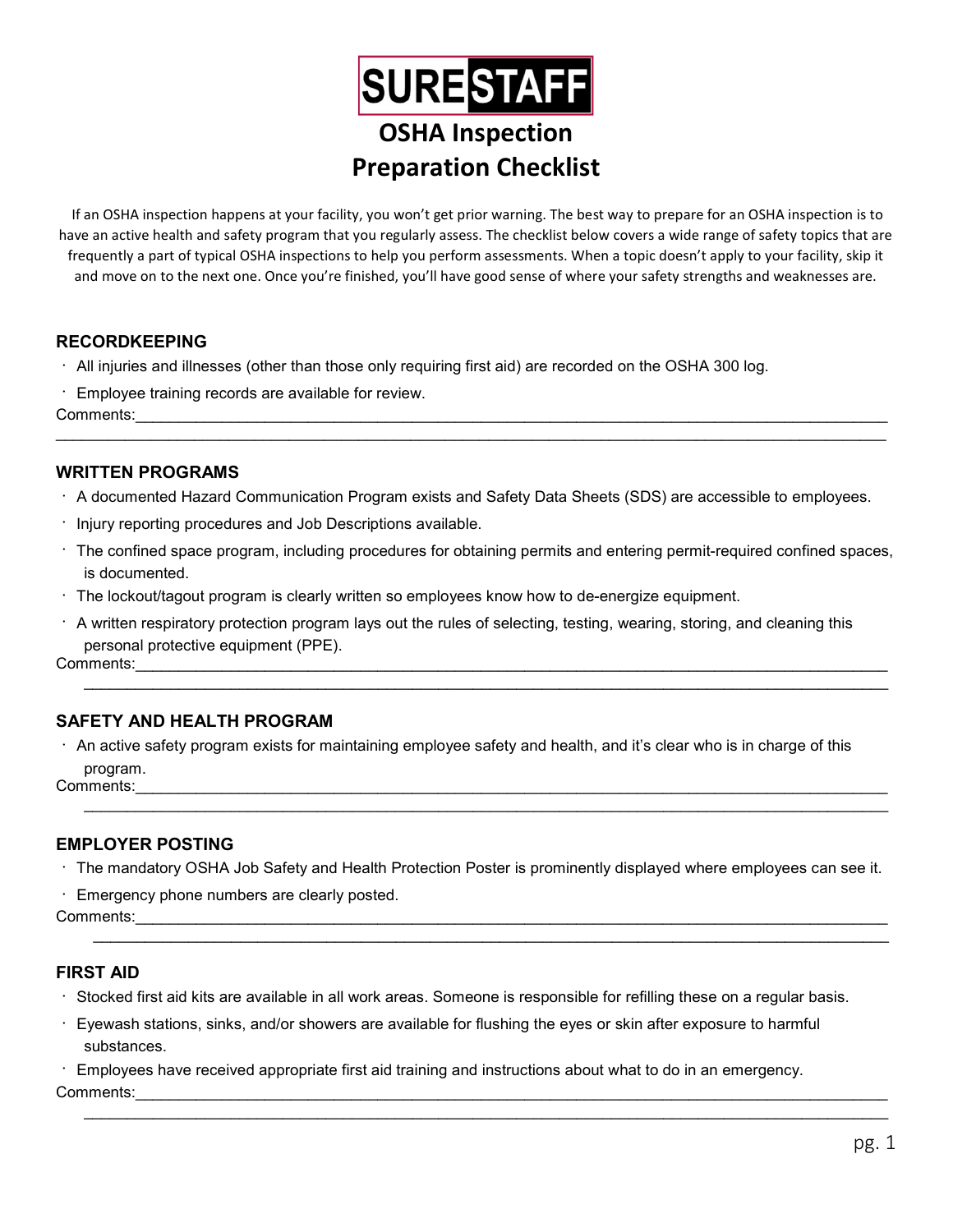# FIRE PROTECTION

- $\cdot$  The fire alarm system is certified and tested annually.
- All fire doors are clear from obstructions.
- $\cdot$  Fire extinguishers of the appropriate type are mounted in accessible locations.
- $\cdot$  Fire extinguishers are regularly recharged, and this is noted on the tag.

Comments:\_\_\_\_\_\_\_\_\_\_\_\_\_\_\_\_\_\_\_\_\_\_\_\_\_\_\_\_\_\_\_\_\_\_\_\_\_\_\_\_\_\_\_\_\_\_\_\_\_\_\_\_\_\_\_\_\_\_\_\_\_\_\_\_\_\_\_\_\_\_\_\_\_\_\_\_\_\_\_\_\_\_\_\_\_\_\_

#### PERSONAL PROTECTIVE EQUIPMENT

 Appropriate PPE such as face, head, eye, hand, and foot protection are available for employees who need to wear it to safely perform their jobs.

 $\mathcal{L}_\mathcal{L} = \{ \mathcal{L}_\mathcal{L} = \{ \mathcal{L}_\mathcal{L} = \{ \mathcal{L}_\mathcal{L} = \{ \mathcal{L}_\mathcal{L} = \{ \mathcal{L}_\mathcal{L} = \{ \mathcal{L}_\mathcal{L} = \{ \mathcal{L}_\mathcal{L} = \{ \mathcal{L}_\mathcal{L} = \{ \mathcal{L}_\mathcal{L} = \{ \mathcal{L}_\mathcal{L} = \{ \mathcal{L}_\mathcal{L} = \{ \mathcal{L}_\mathcal{L} = \{ \mathcal{L}_\mathcal{L} = \{ \mathcal{L}_\mathcal{$ 

 $\mathcal{L}_\mathcal{L} = \{ \mathcal{L}_\mathcal{L} = \{ \mathcal{L}_\mathcal{L} = \{ \mathcal{L}_\mathcal{L} = \{ \mathcal{L}_\mathcal{L} = \{ \mathcal{L}_\mathcal{L} = \{ \mathcal{L}_\mathcal{L} = \{ \mathcal{L}_\mathcal{L} = \{ \mathcal{L}_\mathcal{L} = \{ \mathcal{L}_\mathcal{L} = \{ \mathcal{L}_\mathcal{L} = \{ \mathcal{L}_\mathcal{L} = \{ \mathcal{L}_\mathcal{L} = \{ \mathcal{L}_\mathcal{L} = \{ \mathcal{L}_\mathcal{$ 

 $\cdot$  Procedures exist for testing, storing, and cleaning of PPE.

Comments:

#### GENERAL WORK ENVIRONMENT

- $\cdot$  The workplace is clean and sanitary.
- The workplace is organized—tripping hazards and other problems associated with a messy workplace do not exist.
- The minimum amount of restrooms is provided for employees.

Comments:

#### WALKWAYS

- All aisles are appropriately marked and unobstructed.
- $\cdot$  Holes in the walking surface are covered or repaired so people can walk safely.
- $\cdot$  Non-slip materials are used on wet surfaces to improve traction.
- Walkways that pass by moving equipment or other hazards are positioned so people won't be exposed to hazards. Comments:

 $\mathcal{L}_\mathcal{L} = \mathcal{L}_\mathcal{L} = \mathcal{L}_\mathcal{L} = \mathcal{L}_\mathcal{L} = \mathcal{L}_\mathcal{L} = \mathcal{L}_\mathcal{L} = \mathcal{L}_\mathcal{L} = \mathcal{L}_\mathcal{L} = \mathcal{L}_\mathcal{L} = \mathcal{L}_\mathcal{L} = \mathcal{L}_\mathcal{L} = \mathcal{L}_\mathcal{L} = \mathcal{L}_\mathcal{L} = \mathcal{L}_\mathcal{L} = \mathcal{L}_\mathcal{L} = \mathcal{L}_\mathcal{L} = \mathcal{L}_\mathcal{L}$ 

 $\mathcal{L}_\mathcal{L} = \{ \mathcal{L}_\mathcal{L} = \{ \mathcal{L}_\mathcal{L} = \{ \mathcal{L}_\mathcal{L} = \{ \mathcal{L}_\mathcal{L} = \{ \mathcal{L}_\mathcal{L} = \{ \mathcal{L}_\mathcal{L} = \{ \mathcal{L}_\mathcal{L} = \{ \mathcal{L}_\mathcal{L} = \{ \mathcal{L}_\mathcal{L} = \{ \mathcal{L}_\mathcal{L} = \{ \mathcal{L}_\mathcal{L} = \{ \mathcal{L}_\mathcal{L} = \{ \mathcal{L}_\mathcal{L} = \{ \mathcal{L}_\mathcal{$ 

#### EGRESS & EVACUATION

- Exits are labeled with exit signs and illuminated so they're always visible.
- Enough exits exist so people can leave quickly during an emergency.
- All doors and routes that could be mistaken for exits are marked so people aren't confused about their purpose (e.g. "NOT AN EXIT" or "TO STORAGE ROOM").
- All exits are free from obstructions.

Comments:

# LADDERS

- All ladders are in good condition and receive maintenance when needed.
- All employees have received training about how to safely use a ladder.

Comments: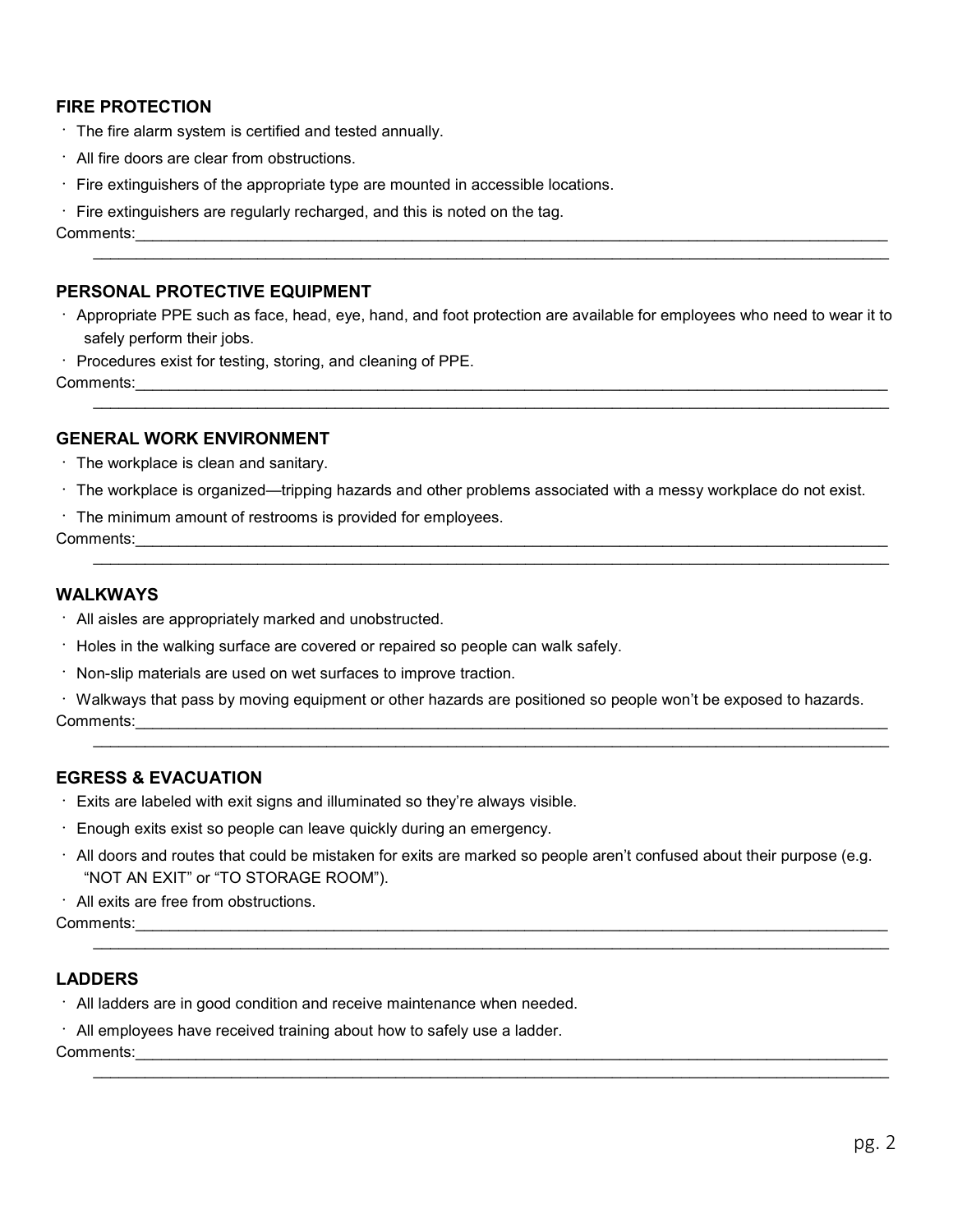# HAND TOOLS & POWER TOOLS

- All tools used in the workplace are in good condition.
- Moving parts are guarded to prevent injury.
- Tools are stored in a secure, dry location.

Comments:

#### MACHINE GUARDING

- All machinery and equipment is regularly inspected and serviced as needed.
- Power shut-offs exist within reach of operators.
- Emergency stop buttons are red.

Comments:

#### LOCKOUT/TAGOUT

 Procedures require that all equipment is de-energized or disengaged and locked out during maintenance or cleaning. Comments:

 $\mathcal{L}_\mathcal{L} = \{ \mathcal{L}_\mathcal{L} = \{ \mathcal{L}_\mathcal{L} = \{ \mathcal{L}_\mathcal{L} = \{ \mathcal{L}_\mathcal{L} = \{ \mathcal{L}_\mathcal{L} = \{ \mathcal{L}_\mathcal{L} = \{ \mathcal{L}_\mathcal{L} = \{ \mathcal{L}_\mathcal{L} = \{ \mathcal{L}_\mathcal{L} = \{ \mathcal{L}_\mathcal{L} = \{ \mathcal{L}_\mathcal{L} = \{ \mathcal{L}_\mathcal{L} = \{ \mathcal{L}_\mathcal{L} = \{ \mathcal{L}_\mathcal{$ 

 $\mathcal{L}_\mathcal{L} = \mathcal{L}_\mathcal{L} = \mathcal{L}_\mathcal{L} = \mathcal{L}_\mathcal{L} = \mathcal{L}_\mathcal{L} = \mathcal{L}_\mathcal{L} = \mathcal{L}_\mathcal{L} = \mathcal{L}_\mathcal{L} = \mathcal{L}_\mathcal{L} = \mathcal{L}_\mathcal{L} = \mathcal{L}_\mathcal{L} = \mathcal{L}_\mathcal{L} = \mathcal{L}_\mathcal{L} = \mathcal{L}_\mathcal{L} = \mathcal{L}_\mathcal{L} = \mathcal{L}_\mathcal{L} = \mathcal{L}_\mathcal{L}$ 

 $\mathcal{L}_\mathcal{L} = \{ \mathcal{L}_\mathcal{L} = \{ \mathcal{L}_\mathcal{L} = \{ \mathcal{L}_\mathcal{L} = \{ \mathcal{L}_\mathcal{L} = \{ \mathcal{L}_\mathcal{L} = \{ \mathcal{L}_\mathcal{L} = \{ \mathcal{L}_\mathcal{L} = \{ \mathcal{L}_\mathcal{L} = \{ \mathcal{L}_\mathcal{L} = \{ \mathcal{L}_\mathcal{L} = \{ \mathcal{L}_\mathcal{L} = \{ \mathcal{L}_\mathcal{L} = \{ \mathcal{L}_\mathcal{L} = \{ \mathcal{L}_\mathcal{$ 

 $\mathcal{L}_\mathcal{L} = \{ \mathcal{L}_\mathcal{L} = \{ \mathcal{L}_\mathcal{L} = \{ \mathcal{L}_\mathcal{L} = \{ \mathcal{L}_\mathcal{L} = \{ \mathcal{L}_\mathcal{L} = \{ \mathcal{L}_\mathcal{L} = \{ \mathcal{L}_\mathcal{L} = \{ \mathcal{L}_\mathcal{L} = \{ \mathcal{L}_\mathcal{L} = \{ \mathcal{L}_\mathcal{L} = \{ \mathcal{L}_\mathcal{L} = \{ \mathcal{L}_\mathcal{L} = \{ \mathcal{L}_\mathcal{L} = \{ \mathcal{L}_\mathcal{$ 

#### WELDING & CUTTING

- Compressed air gas cylinders are examined on a regular basis for leaks, rust, or defects.
- Signs clearly stating smoking, matches, and other ignition sources are not allowed are posted.
- PPE including eye protection, helmets, goggles, and hand shields meet standards.

Comments:

#### COMPRESSORS/AIR RECEIVERS

- Every receiver has a pressure gauge and at least one automatic safety valve.
- There is a current operating permit.

Comments:\_\_\_\_\_\_\_\_\_\_\_\_\_\_\_\_\_\_\_\_\_\_\_\_\_\_\_\_\_\_\_\_\_\_\_\_\_\_\_\_\_\_\_\_\_\_\_\_\_\_\_\_\_\_\_\_\_\_\_\_\_\_\_\_\_\_\_\_\_\_\_\_\_\_\_\_\_\_\_\_\_\_\_\_\_\_\_

#### COMPRESSED GAS CYLINDERS

 All cylinders are legibly labeled to identify their contents. Comments:

#### FORKLIFTS

- Employees who operate forklifts have received proper training for the trucks they operate.
- Untrained employees are not allowed to operate forklifts.
- Forklifts are equipped with warning horns that can be heard above normal noise levels.
- Brakes can bring trucks to a complete stop even when the truck is fully loaded.

Comments: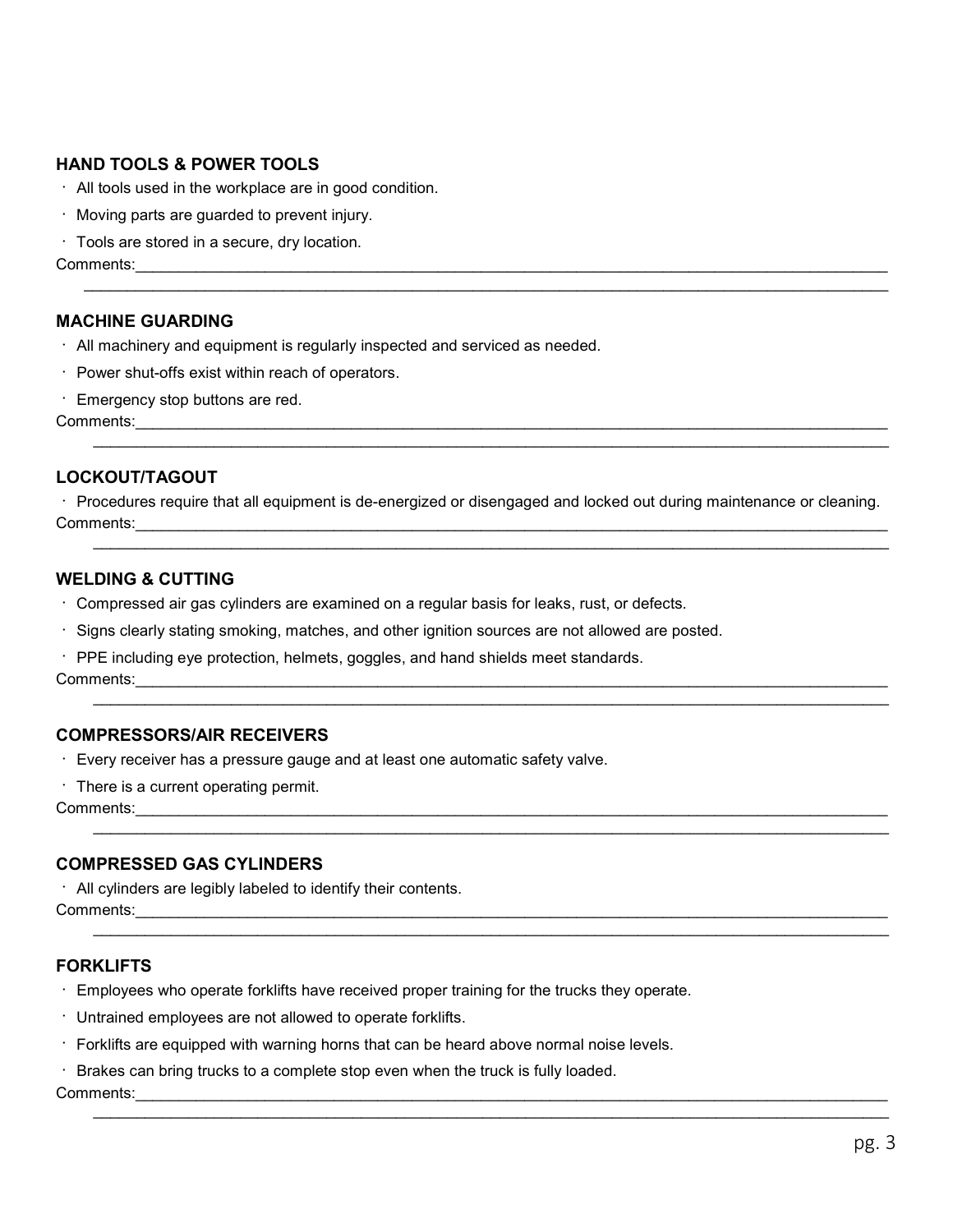#### CONFINED SPACES

- Permit-required confined spaces are only entered with the proper permit and according to the procedures of the confined space program.
- Regular tests of the atmosphere are performed before and while people are inside a confined space.
- $\cdot$  An attendant is posted outside confined spaces while work is performed in case of an emergency.
- $\cdot$  Respiratory protection is required if the atmosphere is unsafe.

 $\cdot$  If an emergency occurs, responders only enter the confined space with respiratory protection and a lifeline. Comments:

#### ENVIRONMENTAL CONTROLS

- All work areas have adequate lighting.
- Work areas have appropriate ventilation systems.
- Hazardous substances such as blood and infectious materials are identified.
- Water for drinking, cooking, and washing is potable.

Comments:

#### FLAMMABLE AND COMBUSTIBLE MATERIALS

Proper storage containers and methods are used to prevent spontaneous combustion of materials.

 All combustible waste, debris, and scrap is stored in metal containers and removed from the worksite appropriately. Comments:

 $\mathcal{L}_\mathcal{L} = \{ \mathcal{L}_\mathcal{L} = \{ \mathcal{L}_\mathcal{L} = \{ \mathcal{L}_\mathcal{L} = \{ \mathcal{L}_\mathcal{L} = \{ \mathcal{L}_\mathcal{L} = \{ \mathcal{L}_\mathcal{L} = \{ \mathcal{L}_\mathcal{L} = \{ \mathcal{L}_\mathcal{L} = \{ \mathcal{L}_\mathcal{L} = \{ \mathcal{L}_\mathcal{L} = \{ \mathcal{L}_\mathcal{L} = \{ \mathcal{L}_\mathcal{L} = \{ \mathcal{L}_\mathcal{L} = \{ \mathcal{L}_\mathcal{$ 

#### HAZARD COMMUNICATION & HANDLING DANGEROUS SUBSTANCES

- Employees are trained so they understand hazards, can read SDSs and labels, and know how to safely handle chemicals such as acids, bases, caustics, etc.
- Employees who handle hazardous chemicals must wear appropriate PPE.
- There is a comprehensive list of hazardous substances used in the workplace and the corresponding SDS for each chemical.

 $\mathcal{L}_\mathcal{L} = \mathcal{L}_\mathcal{L} = \mathcal{L}_\mathcal{L} = \mathcal{L}_\mathcal{L} = \mathcal{L}_\mathcal{L} = \mathcal{L}_\mathcal{L} = \mathcal{L}_\mathcal{L} = \mathcal{L}_\mathcal{L} = \mathcal{L}_\mathcal{L} = \mathcal{L}_\mathcal{L} = \mathcal{L}_\mathcal{L} = \mathcal{L}_\mathcal{L} = \mathcal{L}_\mathcal{L} = \mathcal{L}_\mathcal{L} = \mathcal{L}_\mathcal{L} = \mathcal{L}_\mathcal{L} = \mathcal{L}_\mathcal{L}$ 

 $\mathcal{L}_\mathcal{L} = \{ \mathcal{L}_\mathcal{L} = \{ \mathcal{L}_\mathcal{L} = \{ \mathcal{L}_\mathcal{L} = \{ \mathcal{L}_\mathcal{L} = \{ \mathcal{L}_\mathcal{L} = \{ \mathcal{L}_\mathcal{L} = \{ \mathcal{L}_\mathcal{L} = \{ \mathcal{L}_\mathcal{L} = \{ \mathcal{L}_\mathcal{L} = \{ \mathcal{L}_\mathcal{L} = \{ \mathcal{L}_\mathcal{L} = \{ \mathcal{L}_\mathcal{L} = \{ \mathcal{L}_\mathcal{L} = \{ \mathcal{L}_\mathcal{$ 

Employees are trained so they understand OSHA's blood borne pathogens standard.

Comments:

#### ELECTRICAL

- $\cdot$  Electrical equipment is installed appropriately and receives regular maintenance.
- Necessary labels of electrical hazards are posted on equipment.
- Employees who will work on or near electrical equipment have received proper training.
- Temporary wiring such as flexible cords does not cause a tripping hazard.

Comments:\_\_\_\_\_\_\_\_\_\_\_\_\_\_\_\_\_\_\_\_\_\_\_\_\_\_\_\_\_\_\_\_\_\_\_\_\_\_\_\_\_\_\_\_\_\_\_\_\_\_\_\_\_\_\_\_\_\_\_\_\_\_\_\_\_\_\_\_\_\_\_\_\_\_\_\_\_\_\_\_\_\_\_\_\_\_\_